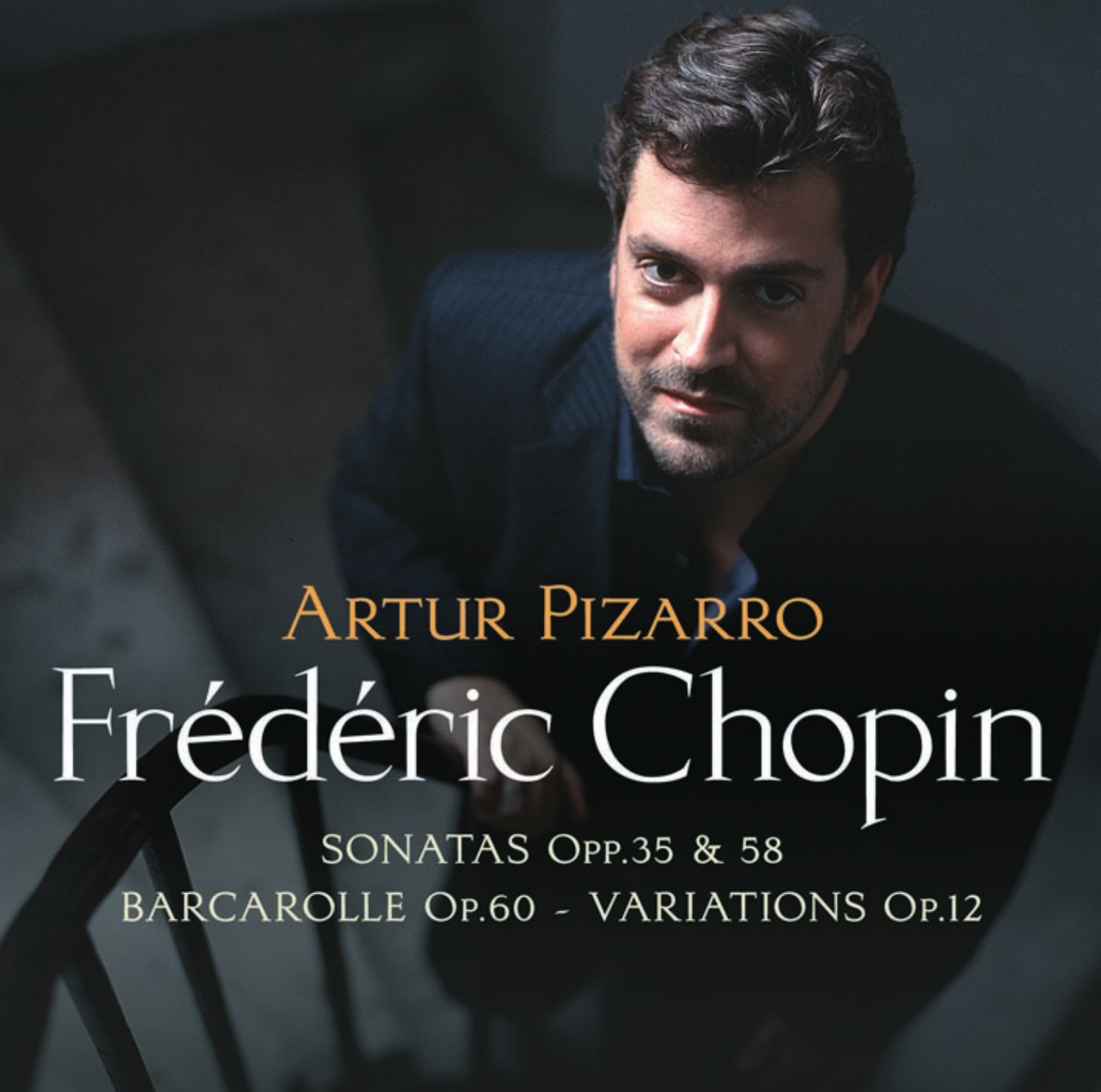

## Frédéric Chopin **Artur Pizarro** piano

- <sup>1</sup> **Variations Brillantes Op.12**
- 2 5 **Sonata No.2 in B-flat minor Op.35** Grave; Scherzo; Marche Funébre; Presto
	- <sup>6</sup> **Barcarolle in F-sharp major Op.60**
- 7 10 **Sonata No.3 in B minor Op.58** Allegro maestoso; Scherzo; Largo; Presto non tanto

TOTAL TIME : 77.22

recorded at **potton hall**, uk, 17-24 june 2004 produced by **philip hobbs** engineered by **julia thomas** post production at **finesplice**, uk photographs of artur pizarro by **sven arnstein** design by **the art surgery** project management – **caroline dooley** artur pizarro is managed by **tom croxon management** piano preparation by **bruno torrens** painting of frederic chopin, after 1900, by **b. franz** after contemporary portrait – supplied by **akg images london**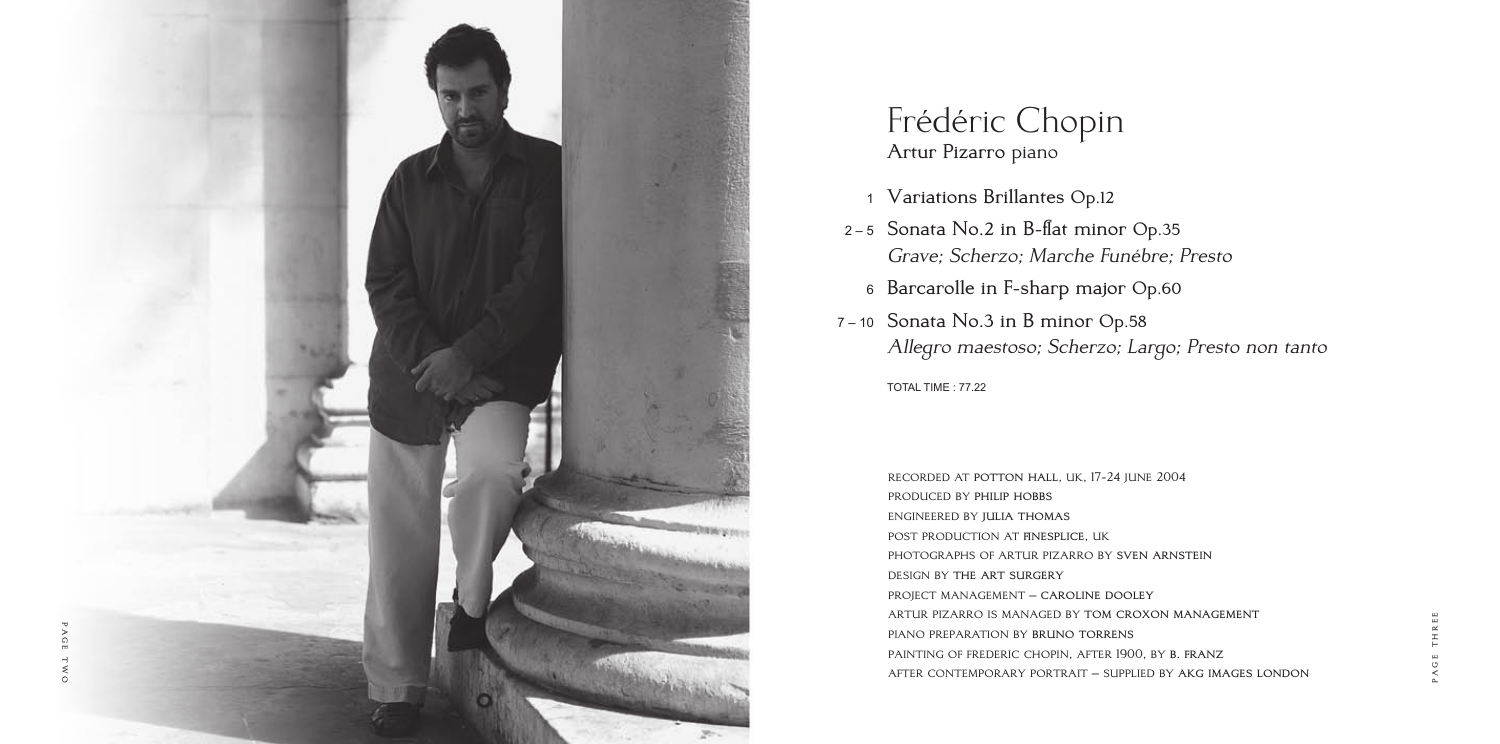THE ROMANTIC PERIOD IN MUSIC IS OFTEN COMMONLY UNDERSTOOD AS A RELATIVELY continuous evolution in style stretching from Beethoven's last years until the beginning of the 20<sup>th</sup> century. In typical time delay, however, the beginning of exploration of the romantic sensitivity and aesthetic goals applied to music virtually coincided with the end of that stylistic current in the literature, where the music had found its inspiration in the early 19<sup>th</sup> century. As this was the era of the foundation of many music conservatories in Europe, where, for educational purposes, the practice of the previous - classical - era was codified, there was a need to define the current meaning of the term "sonata", its principal form, both as a four-movement form and in its more restricted reference to the first movements of sonatas, symphonies and chamber music forms such as the string quartet. Music theorists began to refer to the sonata as an ideal in music and subsequently the word "sonata" was used regarding the musical form as well as particular works. This led to the 19<sup>th</sup>-century theory notion of the "sonata principle" according to which a symphony was understood as a "sonata for orchestra".

The "sonata principle" was described in gender-biased terms as one of opposition between two groups of themes, where the characteristic of the first theme was "masculine", that is energetic and rhythmic and the second theme was based more on vocal melody, and therefore considered "feminine". For many influential theoreticians, such as Wagner, the implied contrast represented the core of the tension necessary to develop musical material in a coherent form. Particularly the first movement of the form, known as "Sonata-Allegro", had been the subject of theoretical works and was seen as the most important aspect of compositional technique. In consequence,  $19<sup>th</sup>$ -century composers were taught to favour this form over others.

The formal plan for writing sonatas largely did away with the monothematic exposition, more common at the time than nowadays recognized, and the two theme groups were expected to contrast in character. It is only understandable that Romantic composers frequently found themselves torn between the freedom of poetical expression and the rigour of formal design, although later Romantic theory even proposed that the "sonata principle" should be applied to all the movements of a "sonata-form" work. The theoretical explanation of differences between the three and the four movement layouts was that the "concerto" (considered "Italianate") was laid out in three movements, and the "symphony" (considered "German") in four, the latter being the superior layout. Chopin's three piano sonatas, for example, follow the "symphonic layout", and because the "sonata" concept now referred to the layout of the whole work, theoreticians would often feel the need to rationalize the use of the word, as was the case of J.W. Davison, in his The Works of Fredrick Chopin (1843): "Such are the impressions to which we are subject under the influence of this wonderful work - a very triumph of musical picturing - a conquest over what would seem it be unconquerable - viz. - the mingling of the physical and metaphysical in music - the sonata representing a dual picture - … the battle of the actual elements and the conflict of human passions - the first for the multitude, the last for the initiated".

Following the trend established by Beethoven and the parallels between Romantic poetry and music, the focus became more and more on the development section, and terms such as "rhapsody" and "tone poem" entered music. The sonatas of the Romantic period reflect the variety of personal and rising national styles, while generally falling into two categories: those by composers such as Schubert, Chopin, Schumann and Brahms expand the traditional form while still adhering to its principles; the other category includes works more experimental in nature and in form, such as both sonatas by Liszt. A widely held view maintains, however, that the sonata is a quintessential reflection of the Classical style only and that it hindered spontaneous musical development afterwards. Indeed, if one were to compare Mozart's and Beethoven's total sonata output (70 and 55 sonatas, respectively) with the next generation's significantly - in numbers, at least - scarcer contribution (13 by Mendelssohn, 8 by Schumann and Brahms, 4 by Chopin and 2 by Liszt), the most obvious explanation would be that the composers were gradually abandoning the form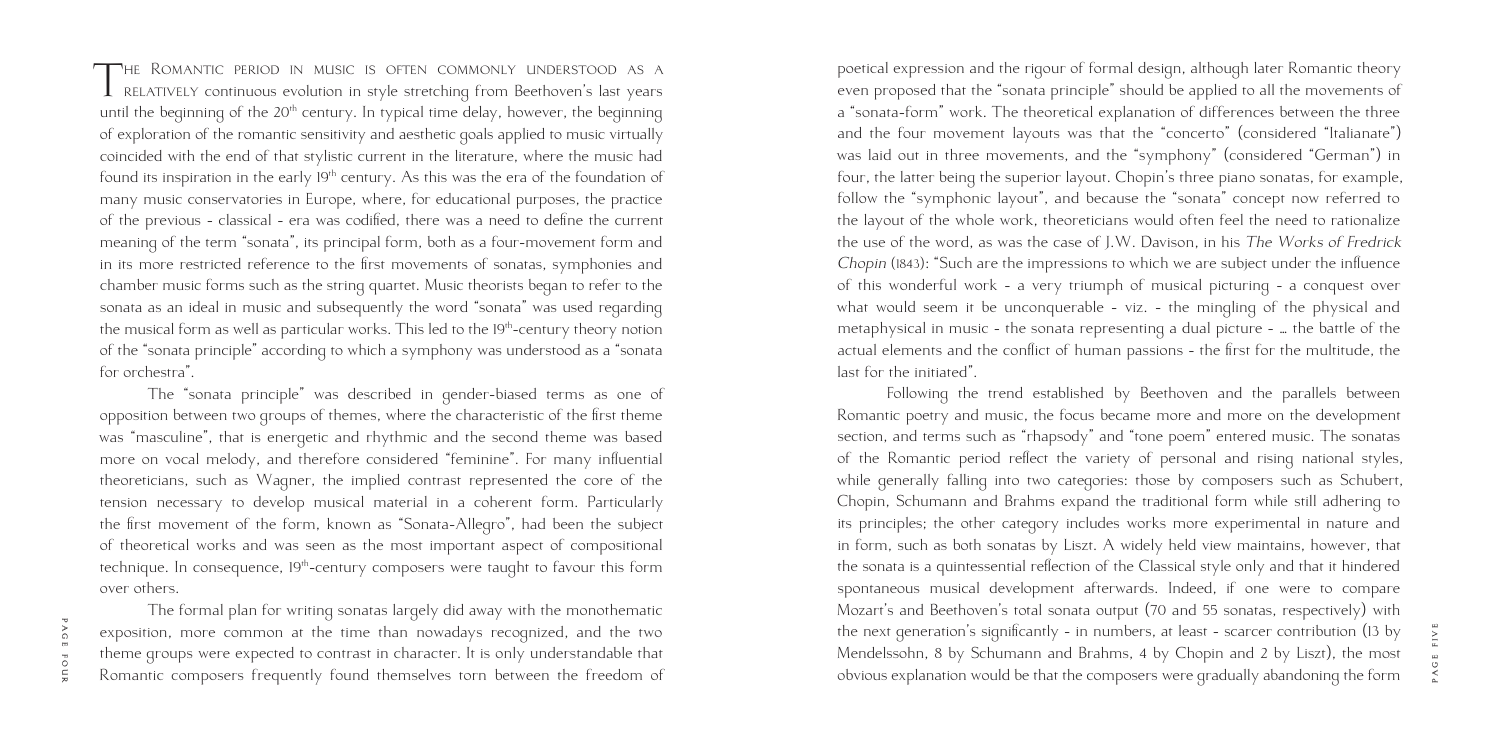since it stifled their freedom and natural development of the musical material. However, an alternative interpretation of these figures might find the reason for the decrease in the rising relative importance of a sonata in a composer's opus: as indicated by Rosen, after Beethoven the sonata was the vehicle of the sublime and symbolised greatness just as the fugue did craftsmanship, raising therefore the level of responsibility of the composer. The task was being made more difficult by the contemporary critics' contention that Romantic composers were inexperienced in handling complex structures and development procedures, and incapable of conceiving large organic wholes – in comparison to the Classical greats, that is. This situation culminated at one point in Schumann's declaration of the death of the sonata. Amusingly enough, he backtracked a few years later, lamenting that now everyone was writing miniatures and that there was a need for larger forms, such as sonatas, symphonies and string quartets (needless to say, all of them employing the sonata principle). Because of the relative formal restrictions, however, most composers returned to the original formal layout rather than continuing the exploration and development of the form. Therefore, although the notion of sonata was for the most part of its existence intrinsically related to tonal harmony (where it could be defined in terms of key groups and conclusive tonal cadences), even the gradual weakening, and then loss, of tonal functionality in the 20<sup>th</sup> century did not lessen the importance of the tradition of the "sonata idea" or do away with the use of the term "sonata".

After a juvenile (written for his teacher Elsner as a compositional problem), monothematic but procedurally encumbered attempt (Sonata Op.4 in C minor), Chopin's Second and Third Sonata show clearly the complexity of the Romantic approach to sonata: although their formal plan and the application of thematic procedures related to Austro-German tradition can clearly be associated with the past model, Chopin's musical language and expression add a very distinctive quality and individuality to these works. His language was formed by the influences of the concert and salon music of the early 19<sup>th</sup> century and enriched by genres such as the keyboard works by J.S. Bach and Italian opera arias (his melodic lines having been defined

as ornamental in nature). The formal modifications Chopin made to the classical model result in Romantic sonatas with intensified contrasts and multiple changes of rhythm and tempi, often even within individual movements. The most notable formal difference is that a scherzo appears as the second movement and the third movement is slow (something Beethoven has also done after the Sonata Op.26), while the overall contrast between those movements is more pronounced than in classical sonatas. The French pianist Alfred Cortot saw the most important shift from Beethoven's to Chopin's sonatas as the shift from inspiration by the ideals of universality to the suffusion of the music by the composer's personal feelings and emotions.

**The Sonata in B-flat minor, Op.35**, was written in 1839 and published the following year. Unusually, Chopin initially approved the Sonata funébre title, but later took out the adjective in the  $3<sup>rd</sup>$  French edition. He described the work in an August 1839 letter to Julian Fontana thus: "Here I am writing a Sonata in B-flat minor, containing the march that you know. There is an allegro, then a Scherzo in E-flat minor, the march and short finale, perhaps 3 of my pages; the left hand in unison with the right, gossiping after the march." As is apparent from this remark, the Funeral March was composed earlier, probably in 1837, as witnessed by an album leaf containing the first eight bars of the Trio and dated "Paris, 28. September 1837". This movement was orchestrated by Henri Reber to be played in the Madeleine's Church in Paris at Chopin's own funeral in October 1849. The other three movements were concluded in the summer of 1839, in George Sand's manor house at Nohant, right after their return from Majorca. While quickly gaining popularity, the work was misunderstood by critics from the very beginning. Thus, while Anton Rubinstein called the piece "Death poem", Robert Schumann was baffled by it, admitting it possessed beauty, but apparently misunderstanding its musical ideas and the structure, since he referred to it as "four of Chopin's maddest children under the same roof" and to the last movement, devoid of melody and clear key, as "a jeer, but not music". There was something of a tradition of belittling Chopin's attempts at sonata form in general, and here it was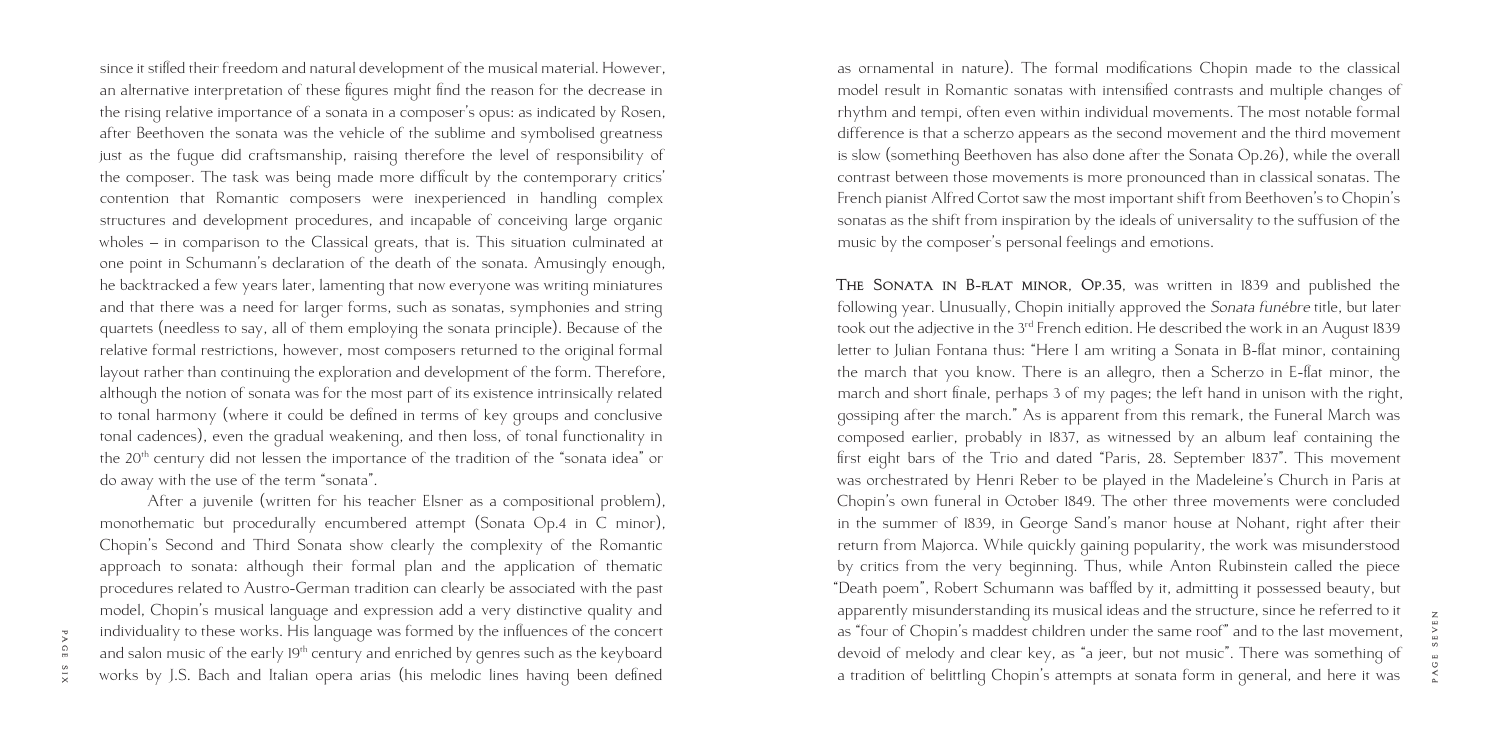centred in particular in the apparent lack of relationship between the two halves of the piece  $-$  a view that has since been rebuffed by  $20<sup>th</sup>$ -century analysts. Chopin's student Wilhelm von Lenz wrote: "Nothing is easier than to reduce this trio to the tritest platitude, nothing more difficult than to raise its melodic spell to the level of the sorrow that hangs over the whole poem which this Funeral March is.… This trio is a touchstone for recognizing whether the performer is a poet or merely a pianist; whether he can tell a story or merely play the piano." It has been suggested that this sonata was modelled on Beethoven's Sonata Op.26 in A-flat major, also known as the "Funeral march", which Chopin often played and taught.

The creative process involved in writing a large-scale work must have been very taxing for Chopin, who, as witnessed by George Sand, was often going through true torment while arriving at a final solution for even the most minute detail: "His creation was spontaneous, miraculous. He found it without searching for it, without foreseeing it. It came to his piano suddenly, complete, sublime, or it sang in his head during a walk, and he would hasten to hear it again by, tossing it off on his instrument. But then would begin the most heartbreaking labour I have ever witnessed. It was a series of efforts, indecision, and impatience to recapture certain details of the theme he had heard: what had come to him all of a piece, he now over-analyzed in his desire to write it down, and his regret at not finding it again 'neat,' as he said, would throw him into a kind of despair. He would shut himself up in his room for days at a time, weeping, pacing, breaking his pens, repeating and changing a single measure a hundred times, writing it and effacing it with equal frequency, and beginning again the next day with a meticulous and desperate perseverance. He would spend six weeks on one page, only to end up writing it just as he had traced it in his first outpouring." On some occasions, Chopin revisions were so extensive, even after a work had been published, that he would ask his publisher to print the updated version of it. While taking into account his habit of issuing his pieces with slight text differences almost simultaneously in France, England, and one of the German-speaking states (thus increasing his income and reducing the chance of piracy), that must have certainly

been the true reason why Troupenas published a total of four separate impressions of its French edition of this Sonata.

Written five years after the Second Sonata and published in 1845, the **Sonata in B minor, Op.58**, lies on the other side of the transition period that many see as pivotal in Chopin's life. This work was completed a few months after the Berceuse, and was written in times of tranquillity and relatively good health. The largest of all of Chopin's works for piano solo, it represents – together with the *Fantasie* and the  $4<sup>th</sup>$  Ballade – the apotheosis of his creativity. Its first movement is characterised by the pervasive use of imitative passages in truly polyphonic musical thinking. Vincent d'Indy called its extensive development section "a true exercise of a student who has firmly decided to write a development, because that is the habit, but all logic is carefully avoided." The Scherzo is a veritable study of light-fingered dexterity but its fleeting arabesques make one oblivious of technical requirements. Bruce Hungerford recounted an anecdote told by Ernest Hutcheson who, on one occasion, had attended a recital in Carnegie Hall by Leopold Godowsky and was sitting in a box next to Josef Hofmann. The B minor Sonata was on the program and as Godowsky began the Scherzo, Hofmann leaned over and whispered to Hutcheson, "Too fast!" "Then," continued Mr. Hutcheson, "a week or so later I was at a recital by Josef Hofmann, also in Carnegie Hall, and also on the programme was the B minor Sonata. Sitting next to me was Godowsky. As Hofmann began the second movement Godowsky leaned towards me and muttered, 'Too fast!'"

The introduction of Largo opens with majestic punctuated rhythm in unison, suggesting a march played by low brass, which is then balanced by chords suggesting full orchestration. A lyrical and yet declamatory theme is accompanied by the continuous punctuated pulsation in the bass that, in its next appearance, changes to suggest a barcarole. The suggestiveness of the theme's operatic grandiloquence and of the conclusive calmness is unparalleled. The last movement follows the formal structure of the first one, and its natural flow and spontaneous lyricism are not

**b A CE B NINE**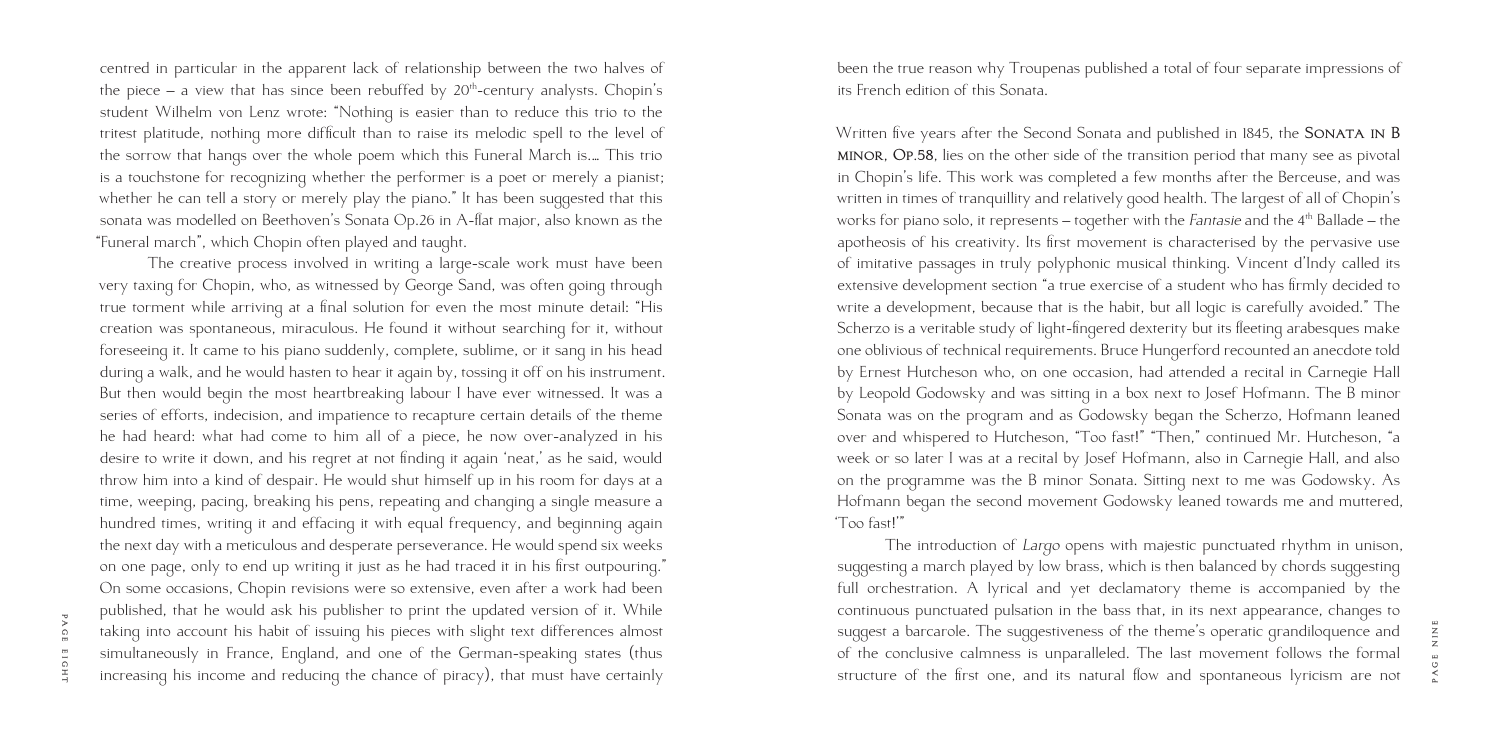restricted by the complexity of motivic development and the well-defined form. Its incessant, almost obsessive, momentum that increases with each presentation of the theme breaks out as an overwhelming force of nature in the coda, with an intensity that is hard to match in the piano literature. It is reported that Liszt used to play the last, exalted, invocation of the theme with the middle finger, supported by the thumb and index finger, to give it a vibrant and metallic sonority.

In May 1833 Chopin heard Louis Joseph Ferdinand Herold's (1791–1833) opera Ludovic, finished by Hálevy. The **Variations brillantes "Je vends des Scapulaires" Op.12,** based on the homonymous aria from the opera, are Chopin's final variation set and a virtual farewell to the virtuoso style cherished in Paris. Written after the early nocturnes and etudes and in the year he wrote his first ballade, it almost represents a regression or a final concession to the bravura stile brillante, so much clichéd – in particular in variation form – that it entered dictionaries as such: "First there are simple quavers and triplets, then arpeggios, syncopations and octaves, without forgetting the adagio in the relative mode and the tempo di polacca." (Castil-Blaze, Dictionnaire de Musique Moderne, 1825). Although Arthur Loesser called it "a masterpiece in its own way", already at the time Schumann called it "writing à la mode" and thought that "they belong altogether to the drawing-room or concert-hall, and… are far removed from any poetic sphere." This piece, together with Bolero and Rondo Op.16, represents Chopin's last attempt at such conventional and fairly anonymous writing that perpetrated the tradition of contemporary concert-hall crowd pleasers. Nevertheless, Franz Liszt apparently referred to the set as Chopin's favourite piece of his own, commenting after hearing Chopin play it for himself: "Such a poetic temperament as Chopin's never existed, nor have I ever heard such delicacy and refinement of playing. The tone, though small, was absolutely beyond criticism, and although his execution was not forcible, nor by any means fitted for the concert room, still it was perfect in the extreme."

Called "the most beautiful nocturne of all" by A. Hedley, "ravishing" by J. Rink, "messianic" by K. Stromenger and "stunning" by H. Leichentritt, Chopin's Barcarolle was also greatly admired by artists such as von Bülow and was found by M. Ravel to be "the synthesis of the expressive and sumptuous art of this great Slav", and to express "languor in excessive joy" by A. Gide. The Barcarolle represents a case in point of Chopin's ornamental genius. Ravel wrote: "Chopin was not content merely to revolutionize piano technique. His figurations are inspired. Through his brilliant passages one perceives profound, enchanting harmonies. Always there is the hidden meaning which is translated into poetry of intense despair."

Chopin may have begun his work on the Barcarolle because he suddenly found himself with time on his hands, an idea of a trip to Italy in the autumn of 1845 having been cancelled due to the opposition of George Sand's son, Maurice. The work carried over into the next year, which is when the piece was finalized and published.

Originally the typical song of Venetian gondoliers, the barcarolle was often used in the Romantic period due to its exotic ambience and the 6/8 or 12/8 lilting rhythm. J. Chantavoine suggested that Chopin's Barcarolle may have been a result of George Sand's stories about Venice. Chopin constructed it formally as one of his nocturnes, in three sections, where the middle one draws particularly on the boat-song 12/8 rhythm and imagery. Harmonically, it is one of his most advanced works and it also explores trills in a way that Beethoven has done in his late sonatas. In a 1933 article published in Warsaw, J. Iwaszkiewicz even suggests that it represents a landscape, which Chopin depicted "painting it impressionistically", adding "its water and forest do not have clear contours".

Therefore, it does not come as a surprise that the work received considerable attention from Debussy and Ravel. Debussy's student, Madame Gérarde de Romilly, reported that the piece was Debussy's favourite, indicating that "the way in which he explained and analysed this piece was something special." In addition, some similarities between this piece and Debussy's L'isle joyeuse were identified by the Chopin scholar Jim Samson. Ravel's comments on the piece, published in Le Courier Musical in 1910,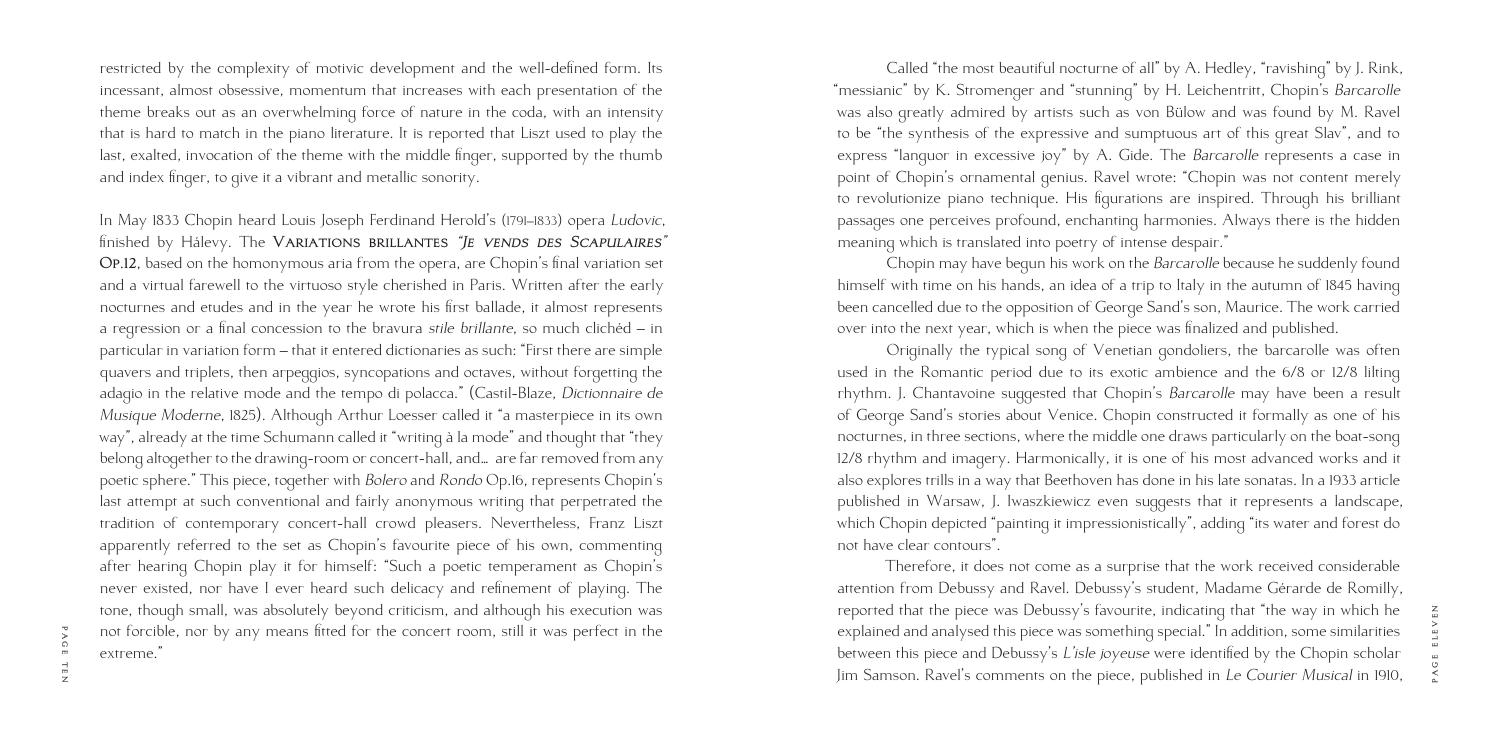give an extremely condensed and apt synopsis: "In the Barcarolle glowing harmonies clothe the subject, flexible and subtle in thirds. The melodic line is constant. In one moment, the 'melopoeia' disappears, it is suspended and then re-created delicately, softly, tempted by magical accords. The intensity increases. The new subject erupts, full of splendid lyricism, thoroughly Italian. Everything calms down. From the depth, a quick luminous trail rises and floats shimmering above the refined and tender chords. Some mysterious apotheosis comes to mind."

Charles Hallé, a friend of the composer, was present at Chopin's very last Paris recital, in 1848, and reported that the already frail author played the Barcarolle "from the point when it demands the utmost energy, in the opposite way, pianissimo, but with such wonderful nuances that one remained in doubt if this new rendering were not preferable to the accustomed one."

#### **© 2005 robert andres**

#### **Artur Pizarro**

Artur Pizarro was born in Lisbon, Portugal, in 1968, and first played the piano on Portuguese television at the age of 4 having been introduced to the instrument by his maternal grandmother, pianist Berta da Nóbrega, and her piano-duo partner Campos Coelho who was a student of Vianna da Motta, Ricardo Viñes and Isidor Philipp. From 1974 to 1990 Artur Pizarro studied with Sequeira Costa who had also been a student of Vianna da Motta, Mark Hamburg, Edwin Fischer, Marguerite Long and Jacques Février. This distinguished lineage immersed Artur in the tradition of the Golden Age of pianism and gave him a broad education in both the German and French piano schools and repertoire.

After initial studies in Lisbon, Artur moved to Lawrence, Kansas, in the USA and continued working with Sequeira Costa who is Distinguished Professor of Piano at the University of Kansas. Artur began performing publicly at the age of 13 with a recital début at the São Luíz Theatre in Lisbon and gave his concerto debut with the Gulbenkian Orchestra later in the same year. While still under the tutelage of Costa, Artur Pizarro won first prizes in the 1987 Vianna da Motta Competition, the 1988 Greater Palm Beach Symphony Competition and the 1990 Harvey's Leeds International Pianoforte Competition which saw the beginning of an international concert career.

Artur Pizarro performs internationally in recital, chamber music and with the world's leading orchestras and conductors including Charles Dutoit, Sir Simon Rattle, Jean Fournier, Philippe Entremont, Pascal Tortelier, Sir Andrew Davis, Esa-Pekka Salonen, Yuri Temirkanov, Vladimir Fedoseev and Sir Charles Mackerras. Artur is an active chamber musician and has performed at chamber music festivals throughout the world. In 2005 he formed the 'Artur Pizarro Piano Trio' with violinist Raphaël Oleg and cellist Josephine Knight. Artur also performs in a piano duo with Vita Panomariovaite and they will soon record works by Rimsky-Korsakov for Linn Records.

Artur has recorded for Collins Classics, Hyperion Records, Harmonia Mundi and more recently for Linn Records. For Linn Records he has recorded two CDs of Beethoven piano sonatas and this disc is the second Chopin CD. For Naxos, Artur has recorded the complete piano works of Joaquín Rodrigo and for Brilliant Classics he recorded the complete Hungarian Rhapsodies of Liszt. For the Klara label, Artur recorded the second piano concerto of Arthur de Greef with the Flemish Radio Symphony Orchestra conducted by Yannick Nezet-Seguin.

Throughout 2003-04 Artur Pizarro performed the complete cycle of Beethoven Piano Sonatas at St John's Smith Square in London having previously performed the cycle in the USA and Portugal. All 8 concerts were broadcast on BBC Radio 3's 'Performance on 3' and the cycle earned Artur a Royal Philharmonic Society Award Nomination for 'Best Series'. During 2005-06 Artur performed the complete solo piano works of Ravel & Debussy in a special concert cycle broadcast by BBC Radio 3. In 2006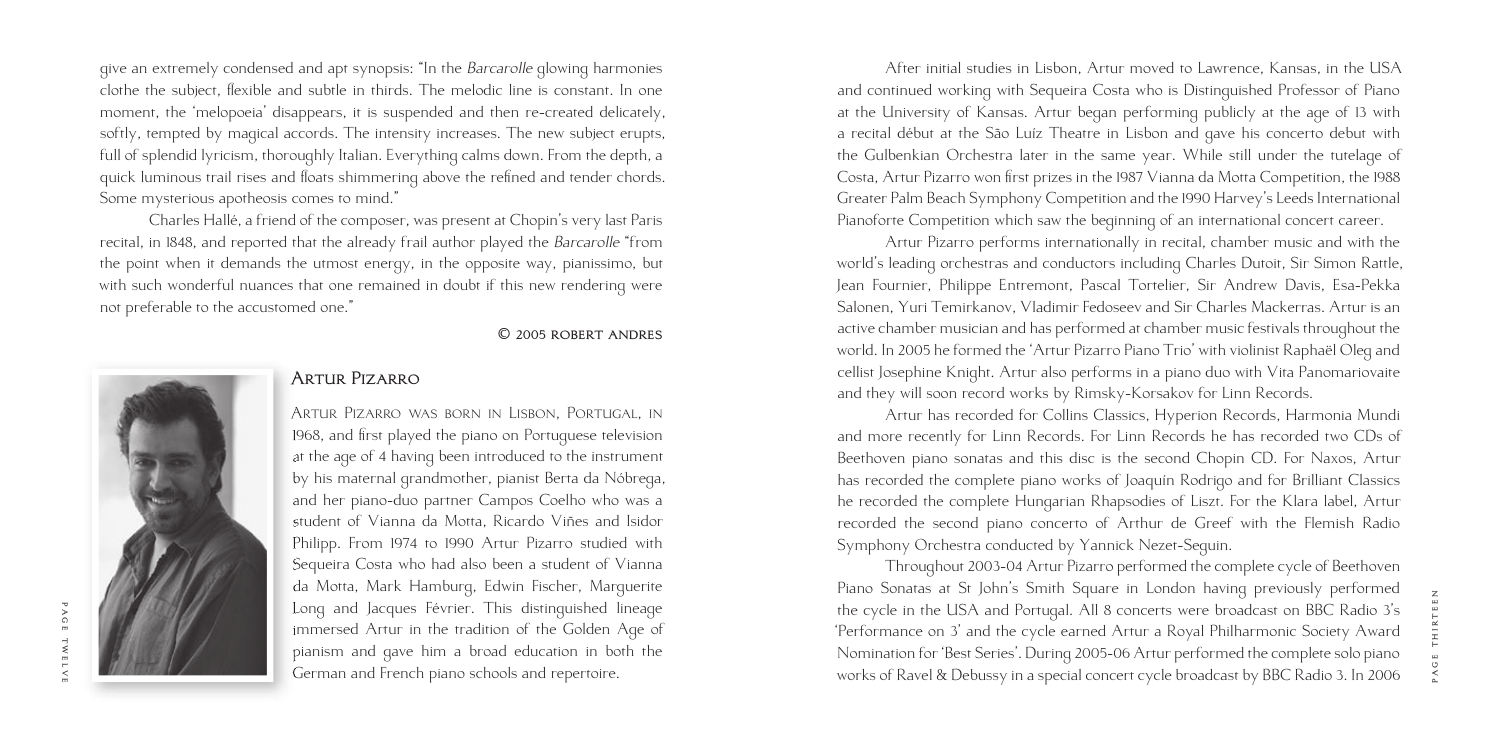Artur will repeat the cycle in Portugal and in Denmark and he will also record the complete solo piano works of Ravel for Linn Records. Concerto appearances include Beethoven's Fourth Piano Concerto with Sir Charles Mackerras and the Scottish Chamber Orchestra, Liszt's First Concerto with Lawrence Foster and the Gulbenkian Orchestra, Mozart's Coronation Concerto with the Portuguese Symphony Orchestra, Schumann Piano Concerto with Okko Kamu and the Singapore Symphony Orchestra, Tchaikovsky First Concerto with Christian Mandeal and the Gulbenkian Orchestra and Saint-Saëns Fifth Concerto with Vladimir Jurowski and the London Philharmonic Orchestra.

(Visit Artur Pizarro's official website at www.tomcroxonmanagement.co.uk)



#### **BLÜTHNER**

Blüthner is a name rich in tradition and famous throughout the world for producing pianos of the highest quality. For 150 years the story of Blüthner has been one of success, trial and tribulation, but intrepid survival. After two world wars, The Great Depression, the communist occupation of East Germany, and the total loss of its Leipzig factory in an air-raid over 60 years ago, the Blüthner Company has survived.

Today it thrives once more in the hands of the same remarkable family that founded one of the world's best loved piano makers a century-and-a-half ago.

The outstanding workmanship, innovations in the construction of the instruments and the romantic tones which combine effortless power with the tenderest pianissimo have brought Blüthner wide acclaim.

**(For more information visit www.bluthners.co.uk)**